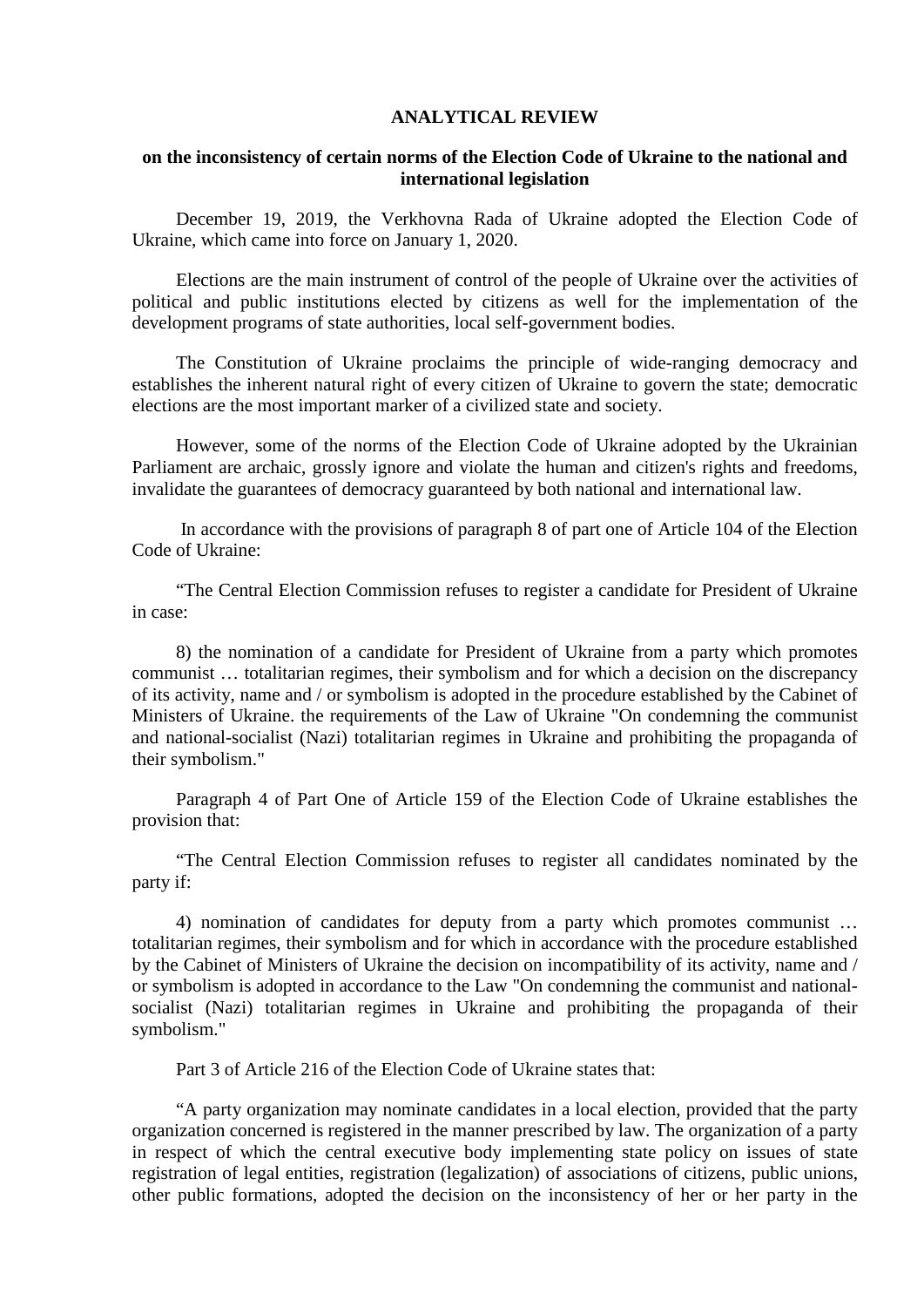whole activity, the name and / or symbolism to the requirements of the Law of Ukraine "On Condemnation of the Communist and National Socialist (Nazi) Totalities They regimes in Ukraine and prohibition of propaganda of their symbols" … may not be a subject of the election process.

Paragraph 4 of Part One of Art. 230 of the Election Code of Ukraine states:

"The Territorial Election Commission refuses to register all candidates nominated by a party organization in the following cases:

4) nomination of candidates for deputy from the organization of a party which promotes communist … totalitarian regimes, their symbolism and for which in accordance with the procedure established by the Cabinet of Ministers of Ukraine the decision on incompatibility of its activity, name and / or symbolism is made under the Law of Ukraine "On Condemning the Communist and National Socialist (Nazi) Totalitarian Regimes in Ukraine and Prohibiting the Propaganda of Their Symbolism."

The aforementioned provisions of the Election Code of Ukraine effectively establish a regime for restricting the suffrage of citizens of Ukraine by virtue of their affiliation with a particular political party, in particular the Communist Party of Ukraine and/or by professing their ideas and values.

#### **§ I. Inconsistency of the norms (provisions) of the Election Code of Ukraine to the Constitution of Ukraine**

The Constitution guarantees the citizens of Ukraine the right to participate in the administration of state affairs, to freely choose and to be elected to state bodies and local selfgovernment bodies in elections that are free and take place on the basis of universal, equal and direct suffrage by secret ballot.

Thus, according to part one of Article 38 of the Constitution of Ukraine:

"Citizens have the right to participate in the administration of state affairs, in the all-Ukrainian and local referendums, to freely choose and be elected to state authorities and local self-government bodies."

According to part one of Article 24 of the Constitution of Ukraine, in this right, as in other constitutional rights and freedoms, the fundamental basis of the constitutional order - equality of citizens - is manifested.

Part one of Article 71 of the Constitution of Ukraine provides:

"Elections to public authorities and local self-government bodies are free and take place on the basis of universal, equal and direct suffrage by secret ballot."

The restrictions on participation in elections established by the Election Code of Ukraine are unhidden interference with the implementation by the candidates in parliamentary, presidential and local elections their right to be elected to state bodies and local self-government bodies.

Similarly, voters are violated because they are deprived of the opportunity to vote for candidates who are subject to artificial legal barriers.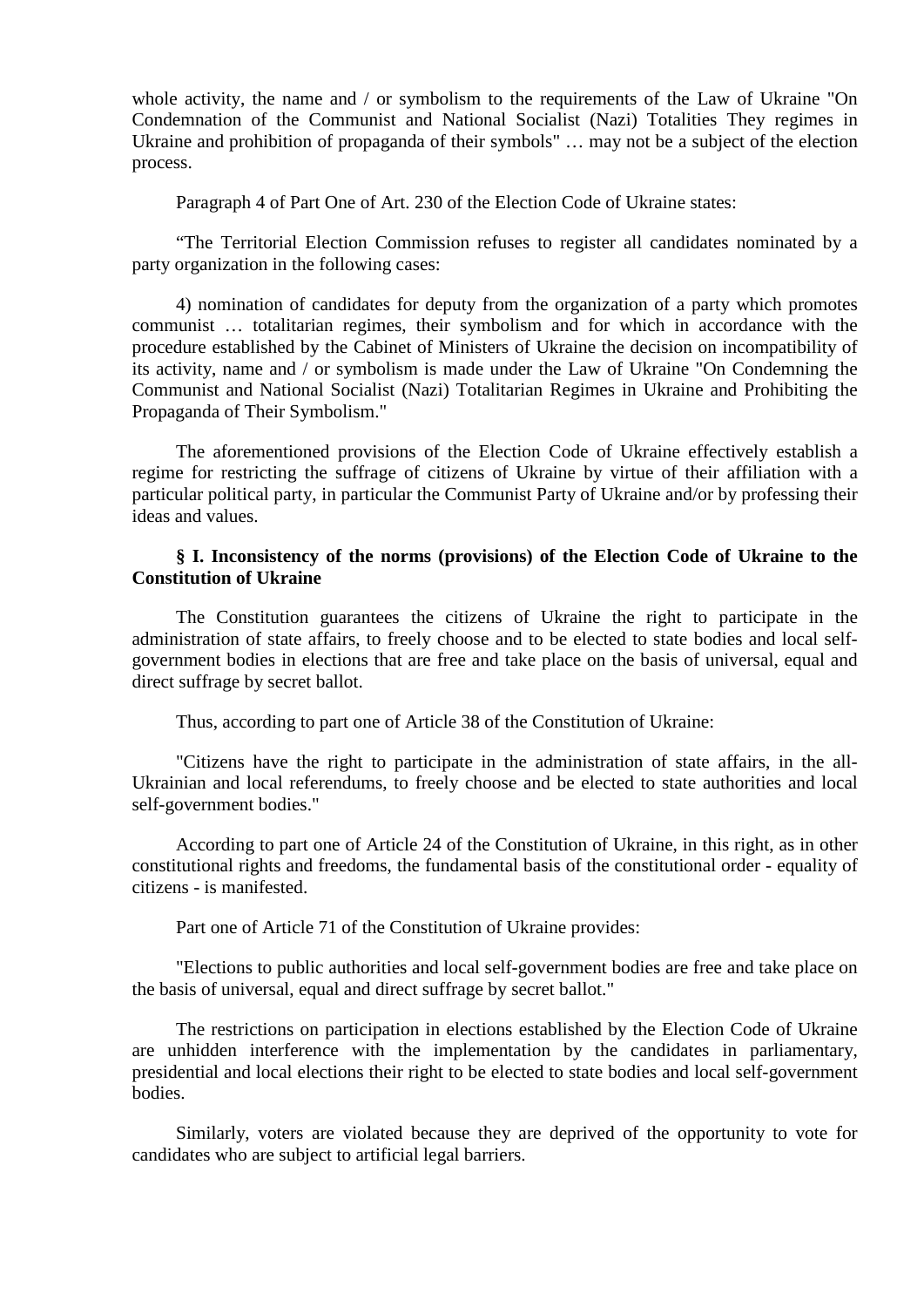The considered provisions of the Election Code contradict the basic principles of the Constitution of Ukraine on the inadmissibility of interference with freedom of expression, remove political parties and their members from the management of state and local affairs.

It should be noted that the Constitution establishes a comprehensive list of requirements for candidates in parliamentary, presidential and local elections (Articles 76 and 103 of the Constitution of Ukraine). And this list cannot be extended a priori by the Election Code without amending the Constitution of Ukraine.

However, such a devastating regulatory disproportion to the Election Code was created. The list of requirements for candidates running in parliamentary, presidential and local elections has been illegally expanded in Ukraine, which is contrary to the Constitution of Ukraine.

Part one and two of Article 24 of the Constitution of Ukraine provides:

"Citizens have equal constitutional rights and freedoms and are equal before the law.

There can be no privileges or restrictions on race, color, political, religious or other beliefs, gender, ethnic and social background, property status, place of residence, linguistic or other characteristics".

Article 6 of the Law "On Principles of Prevention and Combating Discrimination in Ukraine" establishes a prohibition of discrimination:

"According to the Constitution of Ukraine, generally recognized principles and norms of international law and international treaties of Ukraine, all persons, regardless of their specific characteristics, have equal rights and freedoms, as well as equal opportunities for their implementation.

Forms of discrimination by the state bodies, authorities of the Autonomous Republic of Crimea, bodies of local self-government, their officials, legal entities of public and private law, as well as natural persons specified in Article 5 of this Law shall be prohibited. "

In view of these and other acts of national legislation, it seems unacceptable to establish undemocratic, destructive restrictions on the suffrage of citizens because of their affiliation with a particular political party or with the ideology of that party.

The above norms of the Election Code of Ukraine create a state of discrimination against citizens on the grounds of political opinion, which leads to violation of the principles of equality of citizens' constitutional rights before the law.

Extra-judicial removal of a political party, its members, representatives and supporters from the political life of the state and communities through the prohibition of their ideology and expression of ideas is a direct violation of the Constitution of Ukraine (Article 55).

The widely announced progressiveness of the new Election Code of Ukraine is a fiction. Citizens of Ukraine, as in the past, are deprived of the real right to participate in the management of state affairs, to freely choose and to be elected to state authorities and local self-government bodies.

**§ II. The norms adopted by the Parliamentary Election Code of Ukraine contravene acts of international law which, by virtue of Article 9 of the Basic Law of Ukraine, form part of the national legislation of Ukraine**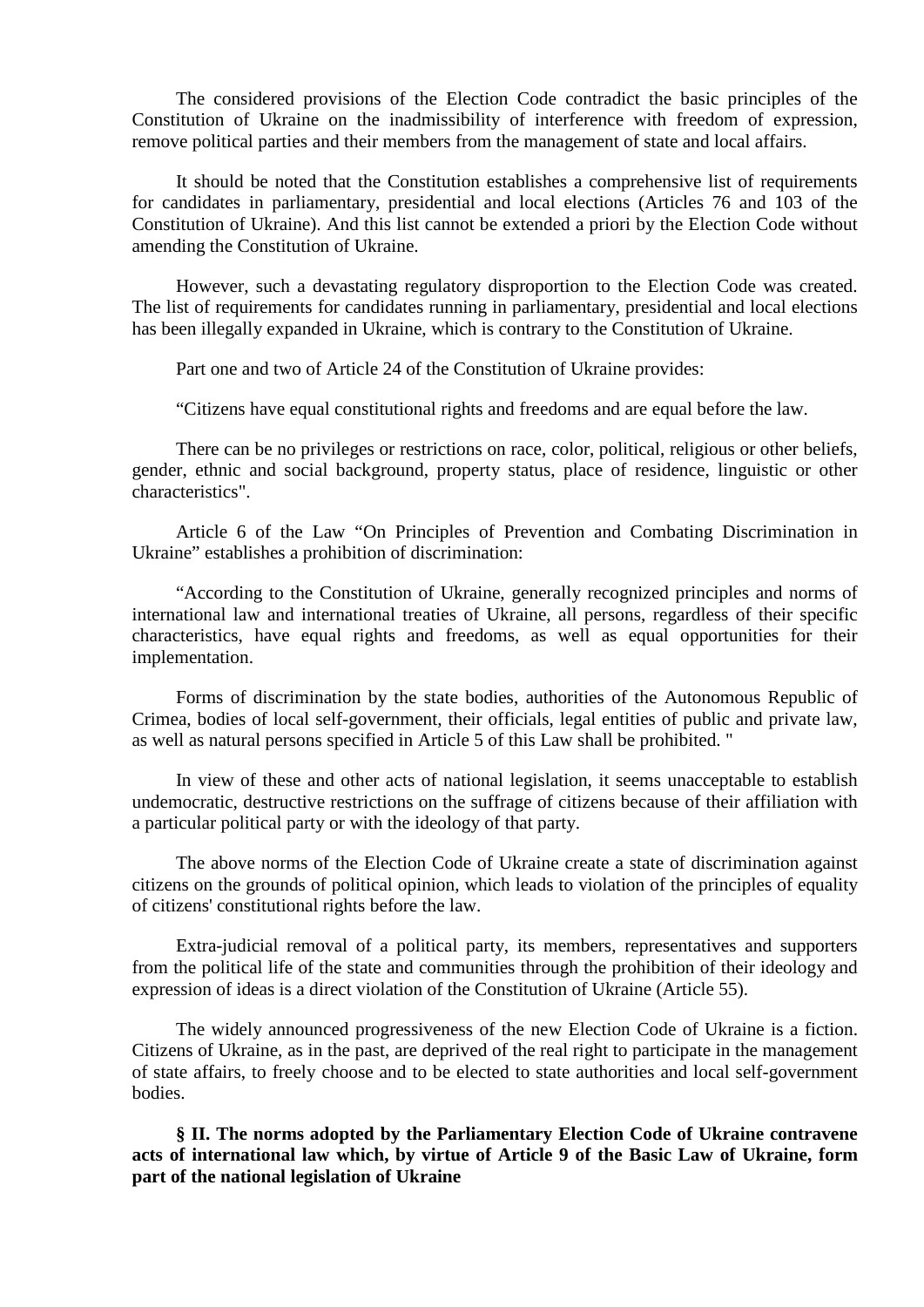Authoritative international legal institutions adhere to a consistent and clear position, the content of which is intolerance of any restrictions on the citizens' election rights.

Article 1 of the Universal Declaration of Human Rights of 1948 states that all people are born free and equal in dignity and rights.

Article 2 of the Universal Declaration of Human Rights, states that everyone is entitled to all the rights and freedoms set forth in this Declaration, without distinction of any kind, such as race, colour, sex, language, religion, political or other opinion, national or social origin, property, birth or other status.

No separation and discrimination of persons should be made, depending on the political, legal or international status of the country or territory to which the person belongs. And this warranty applies to everyone whether or not the territory is independent, trusting, nonconstitutional or to some extent limited in its sovereignty.

The Convention for the Protection of Human Rights and Fundamental Freedoms of 1950 is another powerful HR protection instrument. In particular, Art. 9 of the Convention states that Everyone has the right to freedom of thought, conscience and religion; this right includes freedom to change his religion or belief and freedom, either alone or in community with others and in public or private, to manifest his religion or belief, in worship, teaching, practice and observance.

Article 10 of the Convention guarantees the exercise of the right to freedom of expression it is the freedom to hold one's own views, to receive and impart information and ideas without interference by public authorities and regardless of frontiers.

However, this article does not prevent States from requiring the licensing of broadcasting, television or cinema enterprises. Thereby, a balance of public and private interests is achieved.

By denying candidates running in parliamentary, presidential, and local elections, the state of Ukraine actually and legally deprives a person of the right to express their views, the right to receive and impart information and ideas without undue interference by public authorities.

In accordance with the provisions of Article 11 of the Convention, everyone has the right to freedom of peaceful assembly and to freedom of association with others, including the right to form and join trade unions for the protection of their interests.

By preventing the Communist Party of Ukraine, its members and supporters from participating in the elections, the State of Ukraine grossly violates the right of the Party and all supporters of the political party to freedom of association.

Thus, restricting the right of a political party, its members to nominate their candidate for election, is a manifestation of the restriction of the rights of a particular political party and its members to freedom of association.

Article 14 of the Convention provides: the enjoyment of the rights and freedoms recognized in this Convention shall be ensured without discrimination on any grounds - sex, race, color, language, religion, political or other beliefs, national or social origin, nationality or national origin. minorities, property, birth, or other grounds.

Article 1 of Protocol 12 to the Convention provides for the exercise of any statutory right without discrimination, for example, on the basis of sex, race, color, language, religion, political or other beliefs, national or social origin, national minority, property, birth or otherwise.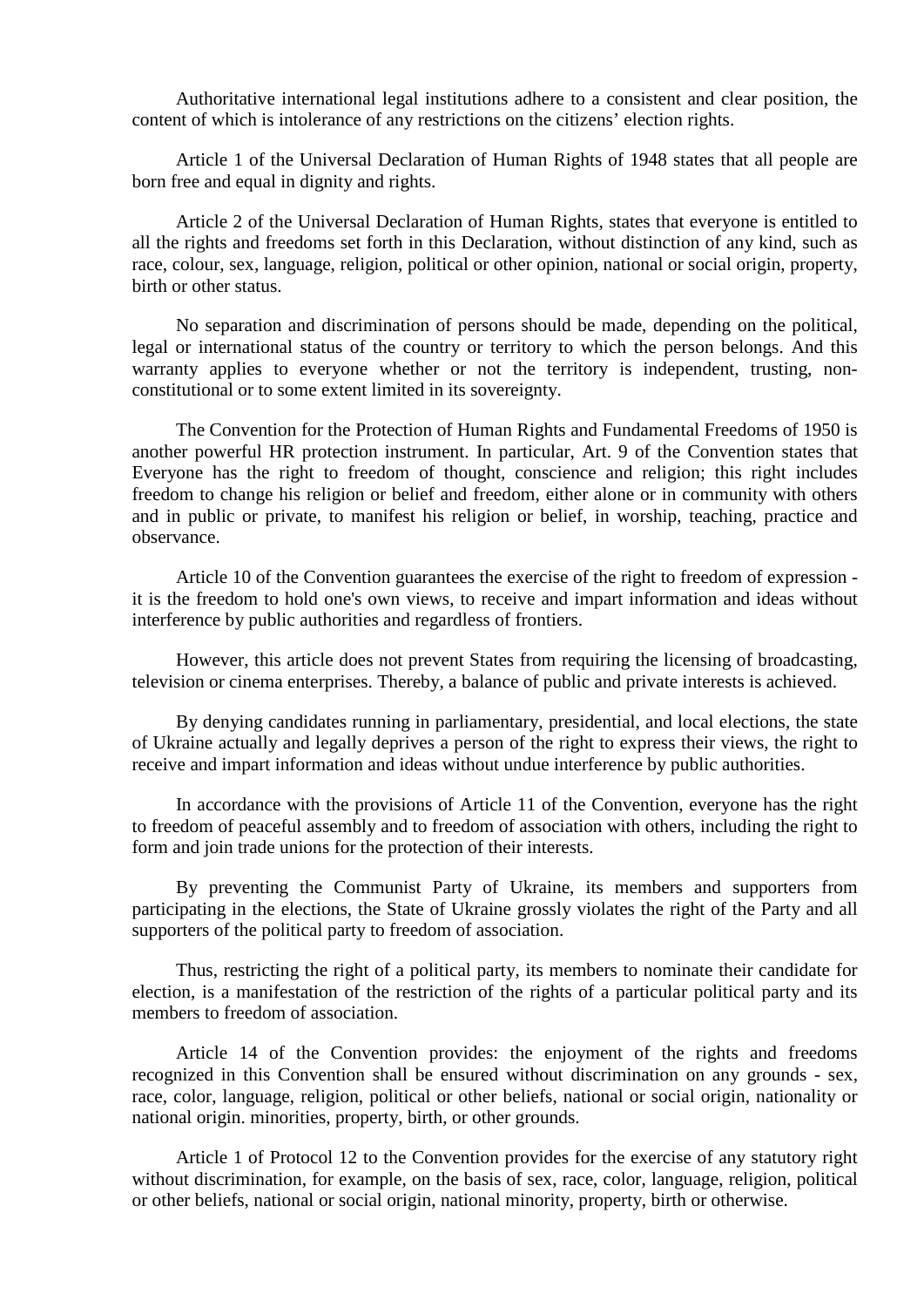No one shall be discriminated against by any public authority.

Violating the right of the Communist Party of Ukraine to participate in elections, the state creates a state of discrimination against the party, its members, supporters and voters, based on political convictions.

Article 3 of the Protocol to the Convention for the Protection of Human Rights and Fundamental Freedoms states: The Parties undertake to hold free elections at reasonable intervals by secret ballot in conditions that ensure the free expression of the people's opinion in the choice of the legislature.

By denying candidates who are running for parliamentary, presidential, and local elections, the state of Ukraine deprives them of their right to participate in the elections, which grossly ignores its direct obligation to hold free democratic elections in conditions that ensure the free expression of the people's opinion in the elections.

According to Article 25 of the International Covenant on Civil and Political Rights (ratified by the Decree of the Presidium of the Verkhovna Rada of the Ukrainian SSR on October 19, 1973 No. 2148-VIII), every citizen must have without discrimination any of the discrimination referred to in Article 2, and without undue restriction, possibility:

a) to participate in the conduct of public affairs, both directly and through the mediation of freely elected representatives;

b) to vote and to be elected in the present periodic elections, which shall be held on the basis of universal suffrage and equal suffrage by secret ballot and shall ensure the freedom of expression of the voters.

In view of the above norms of the Election Code of Ukraine, in fact the election commissions are empowered to decide on the refusal of registration of candidates who run in parliamentary, presidential and local elections due to the inconsistency of the Law "On the Condemnation of Communist and National Socialist (Nazi) Totalitarian Regimes in Ukraine and the prohibition of propaganda of their symbolism" (hereinafter - Law No. 317-VIII).

The international legal institutions have repeatedly exposed the inconsistency of the Law "On Condemning Communist and National Socialist (Nazi) Totalitarian Regimes in Ukraine and Prohibiting the Propaganda of Their Symbolism" with the international legal standards.

It should be noted that Law No. 317-VIII contains a number of ambiguities and of nonspecific terms, which gives rise to numerous heterogeneous interpretations and not only allows the political party, but also the general person and citizen to confidently and clearly identify their behavior as legitimate or unlawful. And, accordingly, does not allow to correct their actions in the legal channel.

In addition to the numerous inaccuracies contained in Law No. 317-VIII, part five of Article 3 of this Law establishes that political parties, regional, city, rayon organizations or other structural entities can not be the subject of the election process if the central executive authority in area of state registration of legal entities, registration (legalization) of associations of citizens, public unions, and other public formations made the decision on noncompliance of its activities, names and/or symbols to requirements of this Law in the order determined by the Cabinet of Ministers Ukraine

At the same time, the provisions of this Law do not meet the international legal standards adopted for implementation by Ukraine.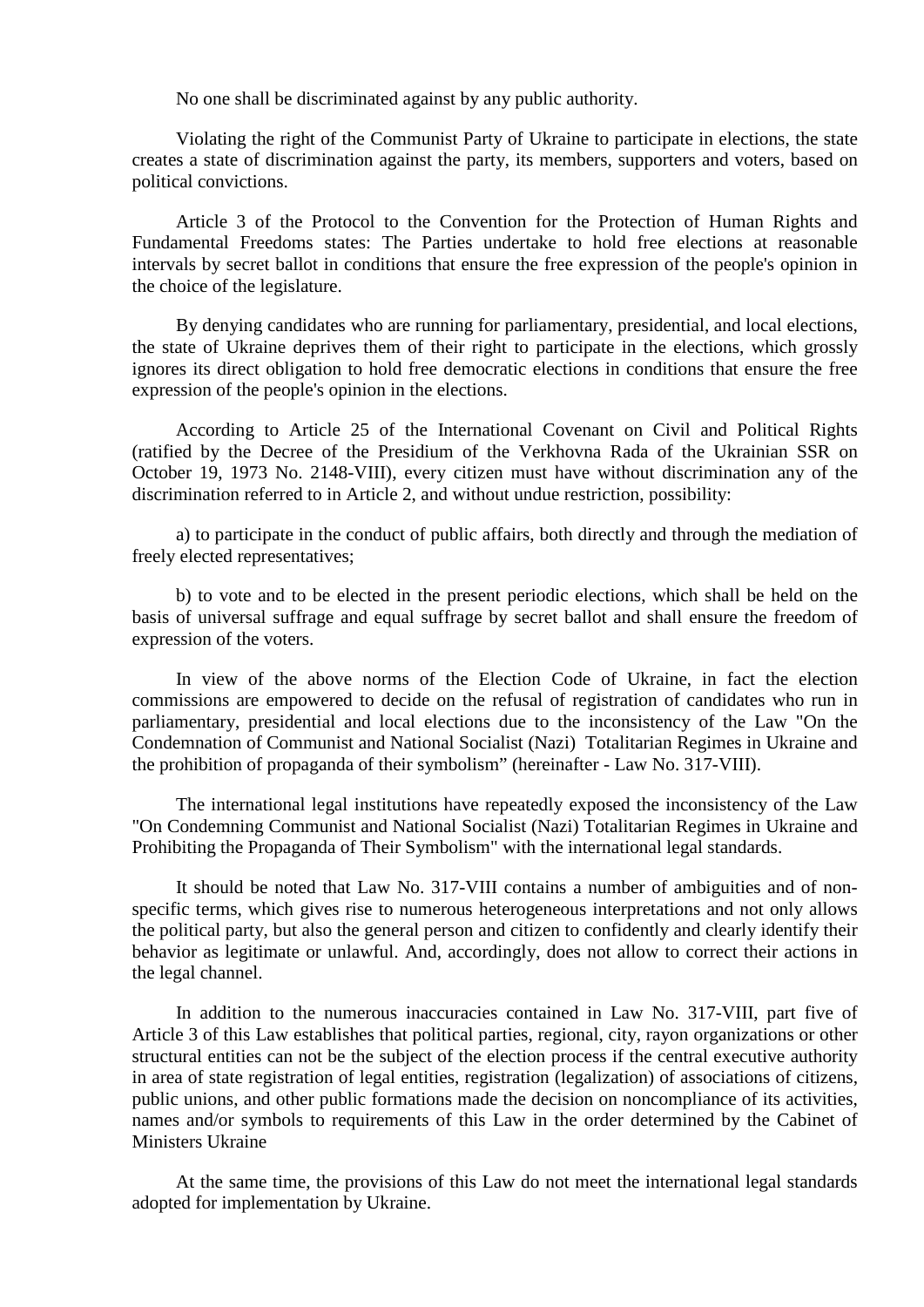This discrepancy was also exposed by the competent international legal institutions and confirmed in the report of the UN High Commissioner for Human Rights on the situation of human rights in Ukraine from 16 February to 15 May 2015.

In particular, the report of the United Nations High Commissioner for Human Rights states that the provisions of the Law "On the Condemnation of Communist and National Socialist (Nazi) Totalitarian Regimes in Ukraine and the Prohibition of their Symbolism" contradict the Convention on the Protection of Human Rights and Fundamental Freedoms of 04 November 1950 and contradict the rulings of the European Court of Human Rights.

In addition, at the 105th plenary session, the European Commission for Democracy through Law (Venice Commission) and the Bureau of Democratic Institutions and Human Rights of the OSCE adopted on December 19-19, 2015, a joint interim opinion on the Law of Ukraine "On the Condemnation of the Communist and National Socialist (Nazi) totalitarian regimes in Ukraine and the prohibition of propaganda of their symbolism. "

Paragraph 111 of this interim opinion states: "Pursuant to Article 5 (5) of Law No. 317- VIII, political parties cannot be the subject of an election process if the competent central executive authority recognizes their activity as violating the Law. Such a restriction is an interference with the election of members of these parties or organizations. It also indirectly affects the right of voters (since it deprives them of the opportunity to vote for party members to whom this rule applies). It is undoubtedly an interference with the right to free elections, guaranteed by Article 3 of Protocol I of the European Convention and Article 25 of the International Covenant, and covers the right of political parties and their candidates to participate in elections (see also Article 38 of the Constitution of Ukraine)".

Paragraph 113 of this Interim Opinion states: The restriction imposed by Article 5 (5) may, for the reasons set out above, pursue legitimate goals, but it is disproportionate to those objectives, since it eliminates political parties from participating in elections without taking into account the seriousness of the violation of the Law or other law. party. As the Venice Commission and the OSCE/ODIHR have stated in the Guidelines for the Regulation of Political Parties, "the penalties should be commensurate with the violation committed." Exclusion from the electoral process is one of the harshest punishments that can be imposed on a political party. In its influence, it is similar to the prohibition or dissolution of a party, although the Venice Commission did not consider it in this context in the Guidelines on the Prohibition and Dissolution of Political Parties, since none of the countries analyzed applied this sanction.

Thus, the European Commission for Democracy through Law (Venice Commission) and the Bureau of Democratic Institutions and Human Rights in their joint interim opinion on the Law of Ukraine "On Condemning Communist and National Socialist (Nazi) Totalitarian Regimes in Ukraine and Prohibiting Propaganda of their Symbolism" pointed out the illegality of much of the provisions of Law No. 317-VIII.

### **§ III. With regard to the inadmissibility of restrictions on electoral rights, the freedom of association of citizens, there has already been a systematic and well-established case-law of the European Court of Human Rights.**

As noted above, in accordance with Article 3 of Protocol No. 1 to the Convention for the Protection of Human Rights and Fundamental Freedoms, the High Contracting Parties undertake to hold free elections at reasonable intervals by secret ballot in conditions that ensure the free expression of the people's opinion in the choice of the legislature.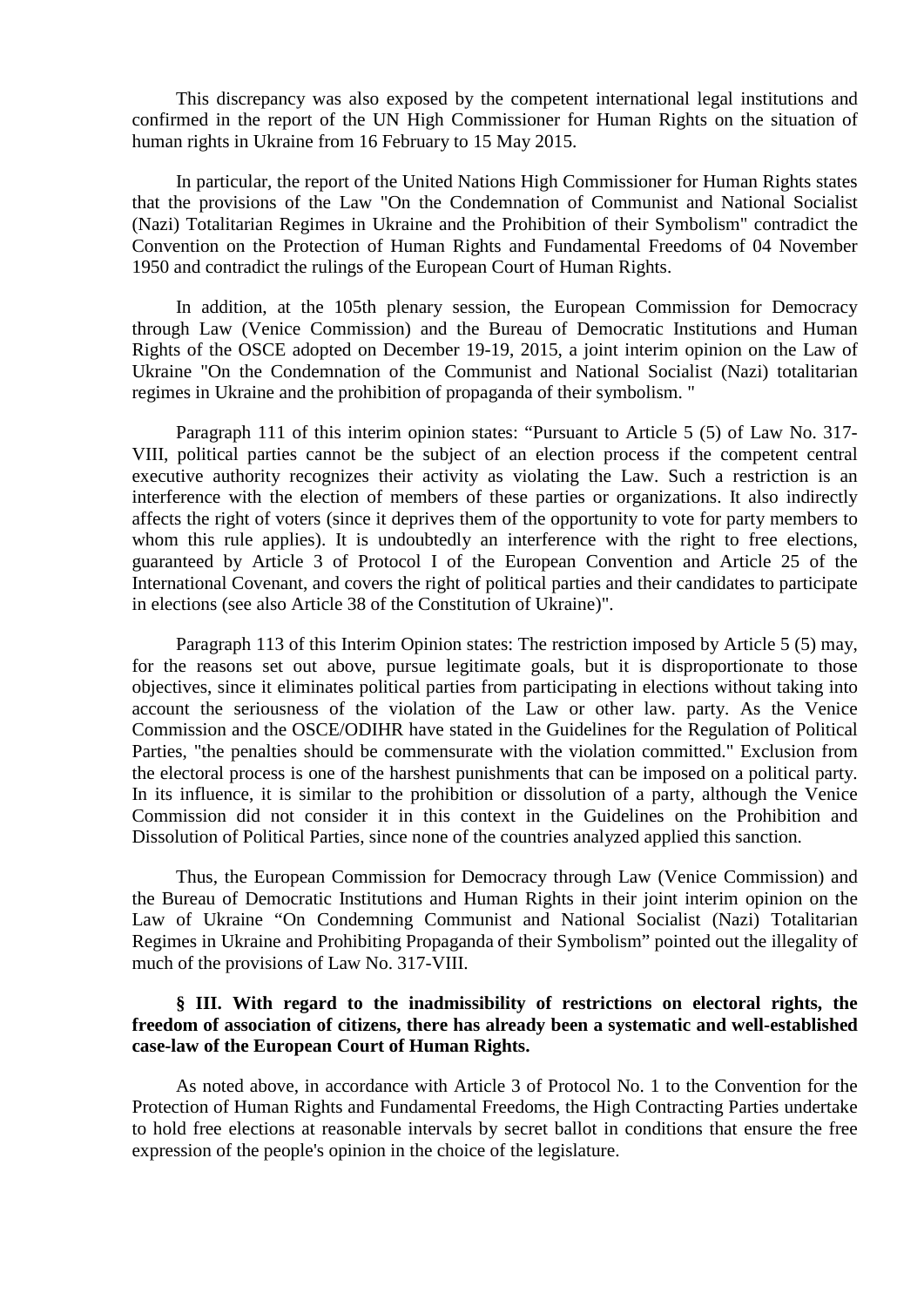Ukraine ratified the Convention on July 17, 1997, thereby recognizing in its territory the binding jurisdiction of the European Court of Human Rights on all matters concerning the interpretation and application of the Convention.

According to Art. 9 of the Constitution The Convention is part of the national legislation of Ukraine and national courts adjudicate on the basis of the ECtHR jurisprudence.

Due to the aforementioned and the orientation of our country to the protection of the conventional rights and freedoms of citizens, the study of ECHR decisions made in relation to the countries of the European Union with advanced democracy is of particular importance in Ukrainian contemporary conditions.

The European Court of Human Rights has formulated a number of legal provisions for the application of this rule, noting that elections with reasonable periodicity are essential for a truly democratic society, since the preservation of fundamental human rights and freedoms is based essentially on a democratic regime.

These conditions, in the Court's view, include, in addition to the freedom of expression protected by Article 10 of the Convention, the principle of equal treatment of all citizens in the exercise of their right to vote (active suffrage) and the right to stand for election (passive suffrage).

The judgment of the European Court of Human Rights in the case of Krasnov and Skuratov vs. Russia expressly states:

"The right to vote as a candidate, guaranteed by Article 3 of Protocol No. 1 to the Convention and contained in the concept of a truly democratic regime, will be illusory if a person can be arbitrarily deprived of this right at any time."

The judgment of the European Court of Human Rights in the case of Grande Oriente d'Italia di Palazzo Giustiniani vs. Italy stated:

"However, the Court has held that freedom of association is of such great importance that it cannot be restricted at all, even with regard to the identity of the candidate for public office."

In its judgment of 30 January 1998, the case of the United Communist Party of Turkey and Others vs. Turkey, the ECtHR concluded as follows:

"The European Court has recognized that choosing a political party by its name could not, in principle, be an excuse for such a harsh measure as dissolution, in the absence of other compelling and sufficient circumstances. Accordingly, in the absence of specific evidence that by choosing the name "Communist", the United Communist Party of Turkey has chosen a policy that poses a threat to Turkish society or the Turkish state, the European Court cannot agree that on the basis of the party's name alone to be dissolved".

In the case of Podkolzina vs. Latvia, the European Court found a violation of Article 3 of Protocol No. 1 to the Convention in relation to restrictions on a person's passive suffrage and stated that the right to stand as a candidate was "an integral part of the concept of a truly democratic regime".

In the present case, the Court reiterated that the right to stand for election, which guarantees Article 3 of the First Protocol and which is an integral part of the concept of a true democratic regime, would be illusory if the person could be arbitrarily deprived at any time of this right.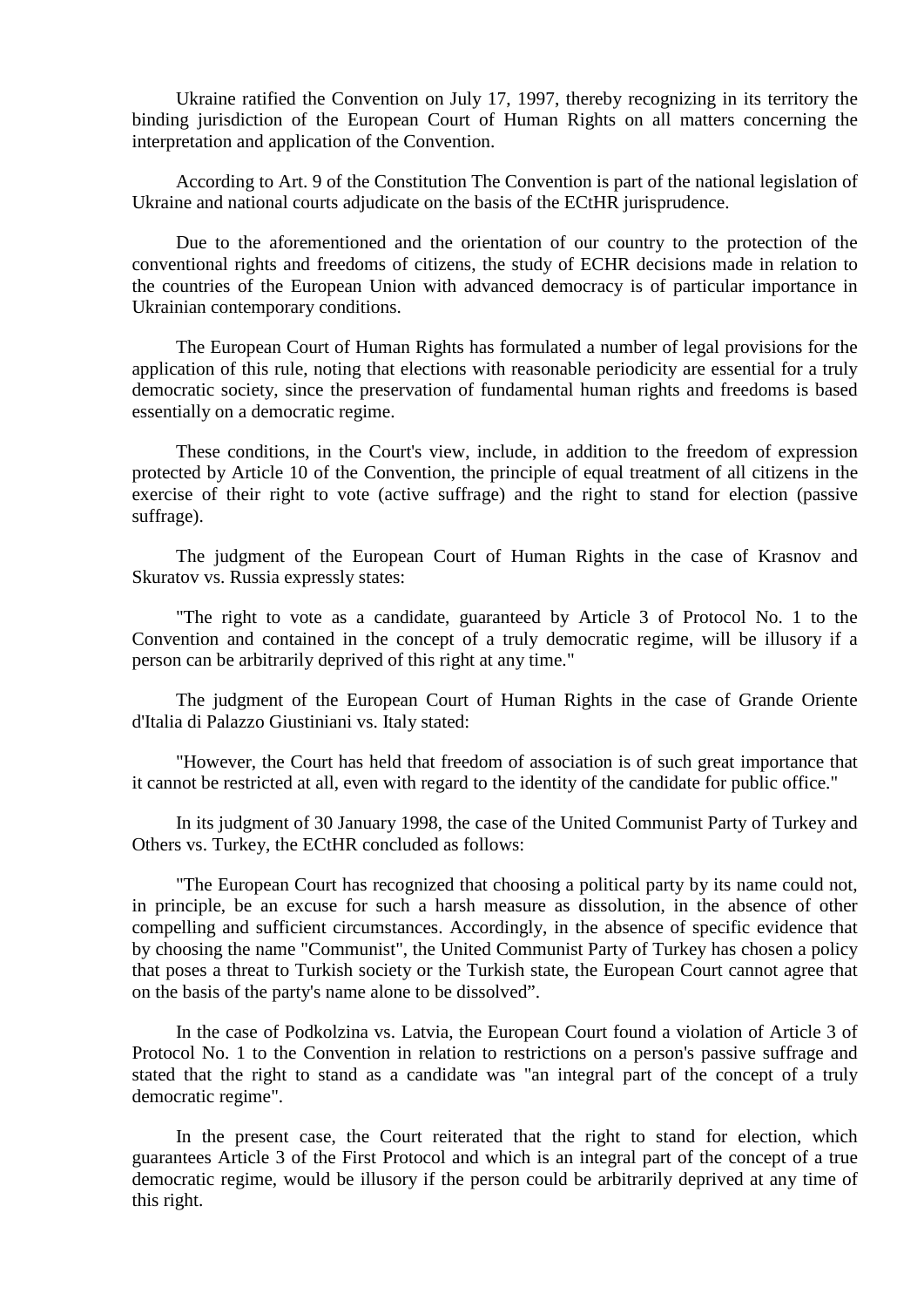Thus, while in the abstract, states do enjoy a wide margin of appreciation in determining the candidate's selection criteria, the principle of ensuring the effectiveness of rights requires that the candidate's dissatisfaction with such criteria meet a number of conditions designed to exclude arbitrary decisions.

In particular, such a conclusion should be made by a body that can provide minimum guarantees of its impartiality. The discretionary powers of such a body should also not be unlimitedly broad; they must be sufficiently clear to be restricted by the provisions of national law.

Finally, the procedure for declaring a candidate to be ineligible shall ensure that a fair and objective decision is taken and that the authority concerned is abused (Podkolzina vs. Latvia, N 46726/99, § 35, ECHR 2002-II) .

In its judgment of 24 November 1993 in the Informationsverein Lentia and Others vs. Austria, the Court described the State as the supreme guarantor of securing public pluralism. In the political sphere, this means that the state is obliged, inter alia, to hold free elections in accordance with Article 3 of Protocol No. 1 to the Convention, at reasonable intervals, by secret ballot, subject to conditions guaranteeing the freedom of expression of persons in the choice of the legislature.

This kind of expression seems impossible without the participation of many political parties representing different points of view existing among the population of the country.

By voicing differing opinions within political institutions, as well as the general public through the media at all levels of public life, political parties make an irreplaceable contribution to the political debates that underpin a democratic society.

Having analyzed the above decisions, the following conclusion can be drawn: the European Court of Human Rights holds the position that the suffrage guaranteed by Article 3 of Protocol No. 1 to the Convention is crucial to strengthening and preserving the principles of effective and efficient rule of law based on the rule of law and equality of all citizens in the exercise of their rights.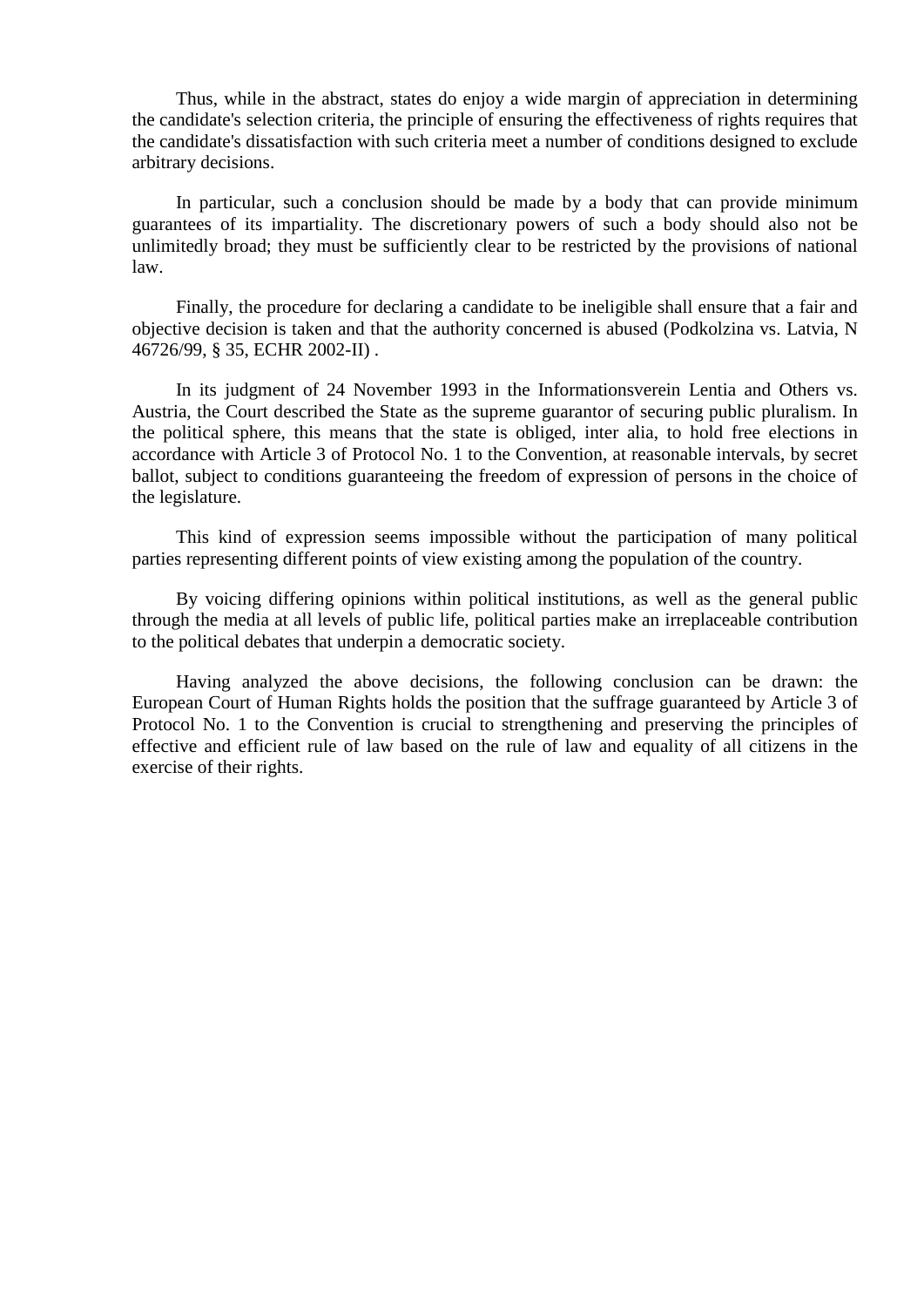| <b>Norms</b>                                           | <b>Norms</b>                                               | Norms of the                                      | Juresprudence of the                                     |
|--------------------------------------------------------|------------------------------------------------------------|---------------------------------------------------|----------------------------------------------------------|
| Of the Election Code of                                | <b>The Constitution of</b>                                 | <b>International instruments</b>                  | <b>European Court of</b>                                 |
| <b>Ukraine</b>                                         | Ukraine violated by the                                    | violated by the Election                          | <b>Human Rights violated by</b>                          |
|                                                        | <b>Election Code of Ukraine</b>                            | <b>Code of Ukraine</b>                            | the Election Code of                                     |
|                                                        |                                                            |                                                   | <b>Ukraine</b>                                           |
| paragraph 8 of part one                                | Parts 1,2 Art. 24:                                         | Art. 10 ECHR                                      |                                                          |
| of Article 104 of the                                  | Citizens shall have equal                                  | 1. Everyone has the right to                      | <b>Krasnov and Skuratov vs.</b>                          |
| <b>Election</b><br>Code<br>of                          | constitutional rights<br>and                               | freedom of expression. This                       | <b>Russia</b>                                            |
| <b>Ukraine:</b>                                        | freedoms and shall be equal                                | right                                             |                                                          |
| Central Election<br>"The                               | before the law.                                            | shall include freedom to                          |                                                          |
| Commission refuses<br>to                               | There shall be no privileges                               | opinions<br>hold<br>and<br>to                     | The right to vote as a<br>candidate, guaranteed by       |
| register a candidate for                               | or restrictions based on                                   | receive and impart                                | Article 3 of Protocol No. 1                              |
| President of Ukraine in                                | race, skin colour, political,                              | information<br>and<br>ideas                       | to the Convention and                                    |
| case:                                                  | religious, and other beliefs,                              | without<br>interference<br>by                     | contained in the concept of                              |
| 8) the nomination of a                                 | gender, ethnic and social                                  | public authority                                  | a truly democratic regime,                               |
| candidate for President of                             | origin,<br>property<br>status,                             | and regardless of frontiers.                      | will be illusory if a person                             |
| Ukraine from a party                                   | of<br>place<br>residence,                                  |                                                   | can be arbitrarily deprived                              |
| which<br>promotes                                      | linguistic<br>other<br><b>or</b>                           | Art. 11 ECHR                                      | of this right at any time.                               |
| communist  totalitarian                                | characteristics.                                           | 1. Everyone has the right to                      |                                                          |
| regimes, their symbolism                               |                                                            | freedom<br>of<br>peaceful                         | Grande Oriente d'Italia di                               |
| and for which a decision                               | Parts 1,2 Art. 36:                                         | assembly and to freedom of<br>association<br>with | Palazzo Giustiniani) vs.                                 |
| on the discrepancy of its<br>activity, name and / or   | Citizens of Ukraine shall                                  | others,<br>including the right to form            | <b>Italy:</b>                                            |
| symbolism is adopted in                                | have the right to freedom of<br>association into political | and to join trade unions for                      |                                                          |
| the procedure established                              | and<br>parties<br>public                                   | protection<br>of<br>the<br>his                    | Freedom of association is                                |
| Cabinet<br>the<br>by<br>of                             | organisations for exercising                               | interests.                                        | of such great importance<br>that it cannot be restricted |
| Ministers of Ukraine. the                              | and protecting their rights                                |                                                   | at all, even with regard to                              |
| requirements of the Law                                | freedoms<br>and<br>for<br>and                              | Art. 14 ECHR                                      | the identity of the candidate                            |
| of<br>"On<br>Ukraine                                   | satisfying their political,                                | The enjoyment of the rights                       | for public office.                                       |
| condemning<br>the                                      | economic, social, cultural                                 | and freedoms set forth in                         |                                                          |
| communist and national-                                | and other interests, with the                              | this Convention shall be                          | The United Communist                                     |
| socialist<br>(Nazi)                                    | exception of restrictions                                  | secured<br>without                                | Party of Turkey<br>and                                   |
| totalitarian regimes<br>$\overline{\text{in}}$         | established by law in the                                  | discrimination<br>on<br>any                       | <b>Others vs. Turkey</b>                                 |
| Ukraine and prohibiting                                | interests<br>of<br>national                                | ground such as sex, race,                         |                                                          |
| the propaganda of their                                | security and public order,                                 | colour, language, religion,                       | The European Court has                                   |
| symbolism.".                                           | protection of public health,                               | political or other opinion,                       | recognized that choosing a                               |
|                                                        | or protection of rights and                                | national or social origin,                        | political party by its name                              |
| Paragraph 4 of Part                                    | freedoms of other persons.                                 | association with a national                       | could not, in principle, be                              |
| <b>One of Article 159</b>                              | Political parties in Ukraine                               | minority, property, birth or                      | an excuse for such a harsh                               |
| "The Central Election                                  | shall promote the formation                                | other status.                                     | measure as dissolution, in                               |
| Commission refuses to<br>candidates<br>register<br>all | and expression<br>of political will of citizens            | Art. 3 of the 1 <sup>st</sup> Protocol            | absence<br>of<br>other<br>the                            |
| nominated by the party if:                             | and shall participate<br>in                                | to the ECHR                                       | compelling and sufficient                                |
| 4)<br>nomination<br>of                                 | elections. Only citizens                                   |                                                   | circumstances.                                           |
| for<br>candidates<br>deputy                            | Ukraine<br>of<br>may<br>be                                 | Contracting<br>The<br>High                        | Accordingly, in the absence                              |
| which<br>from a<br>party                               | of<br>political<br>members                                 | Parties undertake to hold                         | of specific evidence that by                             |
| promotes communist                                     | parties. Restrictions<br>on                                | free elections at reasonable                      | choosing<br>the<br>name                                  |
| totalitarian regimes, their                            | membership                                                 | intervals by secret ballot,                       | "Communist", the United                                  |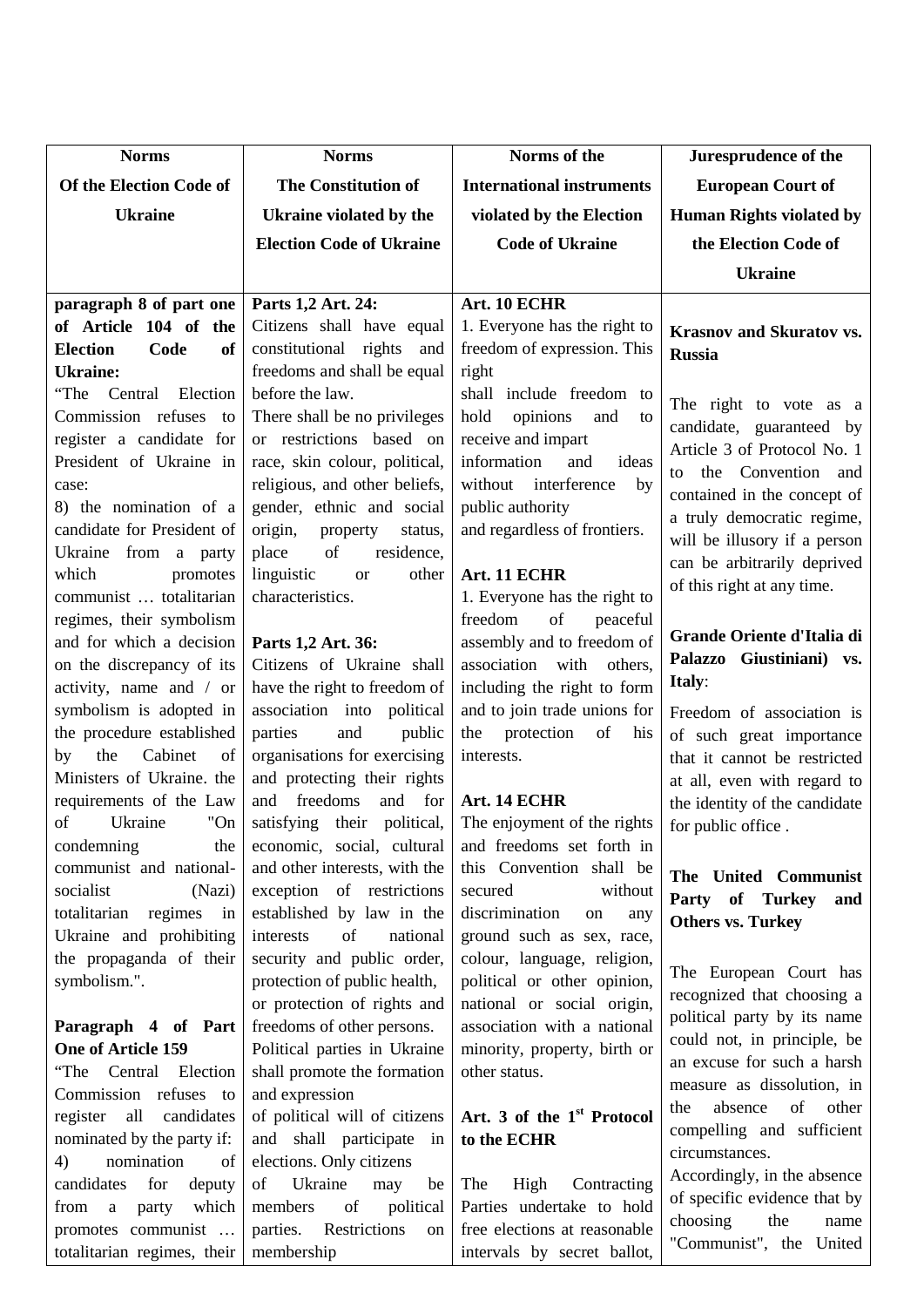symbolism and for which in accordance with the procedure established by the Cabinet of Ministers of Ukraine the decision on incompatibility of its activity, name and / or symbolism is adopted in accordance to the Law "On condemning the communist and nationalsocialist (Nazi) totalitarian regimes in Ukraine and prohibiting the propaganda of their symbolism.".

## **Part 3 of Article 216**

"A party organization may nominate candidates in a local election, provided that the party organization concerned is registered in the manner prescribed by law. The organization of a party in respect of which the central executive body implementing state policy on issues of state registration of legal entities, registration (legalization) of associations of citizens, public unions, other public formations, adopted the decision on the inconsistency of her or her party in the whole activity, the name and / or symbolism to the requirements of the Law of Ukraine "On Condemnation of the Communist and National Socialist (Nazi) Totalities They regimes in Ukraine and prohibition of propaganda of their in political parties shall be determined exclusively by this Constitution and laws of Ukraine.

### **Part 1 Art. 38:**

Citizens shall have the right to participate in the administration of state affairs, in All-Ukrainian and local referendums, to freely elect and to be elected to the bodies of State power and local self-government.

## **Article 71.**

Elections to the State and local self-government bodies shall be free and shall be held on the basis of universal, equal and direct suffrage by secret ballot. Voters shall be guaranteed the free expression of their will.

# **Parts 2, 3 Art.76:**

A citizen of Ukraine having attained to the age of twenty-one as of the day of elections, having the right to vote, and having resided in the territory of Ukraine for the past five years, may be elected people's deputy of Ukraine.

A citizen who has a criminal record of committing an intentional crime shall not be elected to the Verkhovna Rada of Ukraine if the record has not been nullified in compliance with a procedure established by law.

# **Part 2 Art. 103:**

A citizen of Ukraine, having attained the age of thirty-five, having the right to vote, residing in Ukraine

under conditions which will ensure the free expression of the opinion of the people in the choice of the legislature.

# **Art. 1 Protocol № 12 to the ECHR**

1. The enjoyment of any right set forth by law shall be secured without discrimination on any ground such as sex, race, colour, language, religion, political or other opinion, national or social origin, association with a national minority, property, birth or other status.

2. No one shall be discriminated against by any public authority on any ground such as those mentioned in paragraph 1.

# **Article 25 of the International Covenant on Civil and Political Rights**:

Every citizen shall have the right and the opportunity, without any of the distinctions mentioned in article 2 and without unreasonable restrictions:

(a) To take part In the conduct of public affairs, (directly or through freely chosen representatives;

(b) To vote and to be elected at genuine, periodic elections vhich shall be by universal and equal suffrage and shall be held by secre;t ballot, guaranteeing the free expression of the will of the electors;

Communist Party of Turkey has chosen a policy that poses a threat to Turkish society or the Turkish state, the European Court cannot agree that on the basis of the party's name alone to be dissolved

# **Informationsverein Lentia and Others vs. Austria**

The State is the supreme guarantor of securing public pluralism. In the political sphere, this means that the state is obliged, inter alia, to hold free elections in accordance with Article 3 of Protocol No. 1 to the Convention, at reasonable intervals, by secret ballot, subject to conditions guaranteeing the freedom of expression of persons in the choice of the legislature.

This kind of expression seems impossible without the participation of many political parties representing different points of view existing among the population of the country.

By voicing differing opinions within political institutions, as well as the general public through the media at all levels of public life, political parties make an irreplaceable contribution to the political debates that underpin a democratic society.